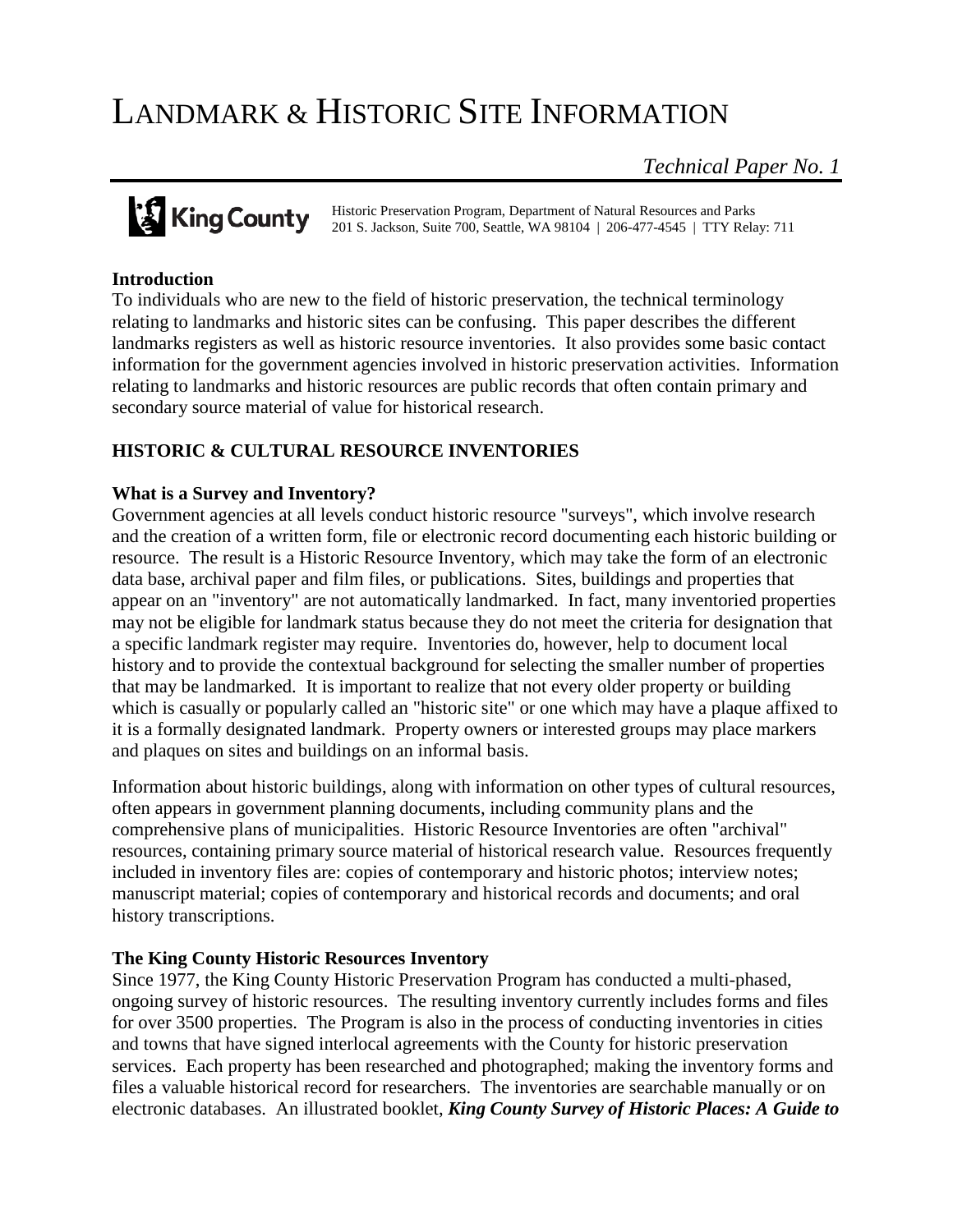Landmark & Historic Site Information Page 2 of 6

*Historic Sites in King County*, was published in 1979 and provides interesting background on King County resources. Although out of print, it is available at most public libraries in the area.

## **Other Historic Resource Inventories**

Federal agencies including the U.S. Army Corps of Engineers and the U.S. Forest Service, the State, and a number of Municipalities have developed and maintain their own Historic Resource Inventories. Auburn, Bellevue, Bothell, Burien, Kent, Kirkland, Normandy Park, Redmond, SeaTac, Seattle and Tukwila are among the municipalities that have compiled inventories. Historic Seattle Preservation and Development Authority has published a series of 16 "Urban Resource Inventory" maps which provide an introduction to neighborhood resources and building types in the City of Seattle. Altogether, estimates are that in excess of 5,000 properties have been inventoried around King County.

## **Washington State Archaeological Site Inventory**

The Washington Department of Archaeology and Historic Preservation (DAHP) maintain records of significant historic and prehistoric sites that have been listed on the Washington State Archaeological Site Inventory. The individual records are known as "site forms." Archaeological sites are assigned standard numbers. Site forms, as well as most other sitespecific information about archaeological properties, are exempt from public disclosure under State law to prevent vandalism and looting. Information about discoveries of new sites may be reported to the Washington State Department of Archaeology and Historic Preservation at the address given below. The DAHP is one of several collaborating agencies that produce the *Field Guide to Washington Archaeology.* 

Not all of the properties listed on the archaeological site inventory have been landmarked. In some cases they have been "determined eligible" for the National Register of Historic Places. Others may be listed on the National, State, or King County Landmark Registers. King County has developed a formal procedure for designation of eligible archaeological sites to its landmarks register.

# **HABS/HAER**

The Historic American Building Survey (HABS) Program was established in 1933 to document buildings that are of historic and architectural significance, many of which are threatened with demolition or alteration. The program is a cooperative activity of the National Park Service, the Library of Congress, and the American Institute of Architects. To date, over 13,000 buildings around the country have been recorded, a number of which have been demolished. Types of documents collected in the survey include: architectural drawings, professional photographs; maps, architectural photogrammetry; and other materials.

The Historic American Engineering Record (HAER) is an inventory and documentation of properties that illustrate significant aspects of our industrial and engineering heritage. The HAER Program is a joint inventory and archival documentation project of the National Park Service, the American Society of Civil Engineers, and the Library of Congress. A number of guides and catalogs exist for HABS/HAER properties. For information, contact The Library of Congress, Washington D.C. 20540, or the U.S. Office of Archaeology and Historic Preservation, Heritage Conservation and Recreation Service, National Park Service, U.S. Department of the Interior, Washington D.C. 20240. HABS/HAER information is available on-line at [http://www.cr.nps.gov/habshaer.](http://www.cr.nps.gov/habshaer)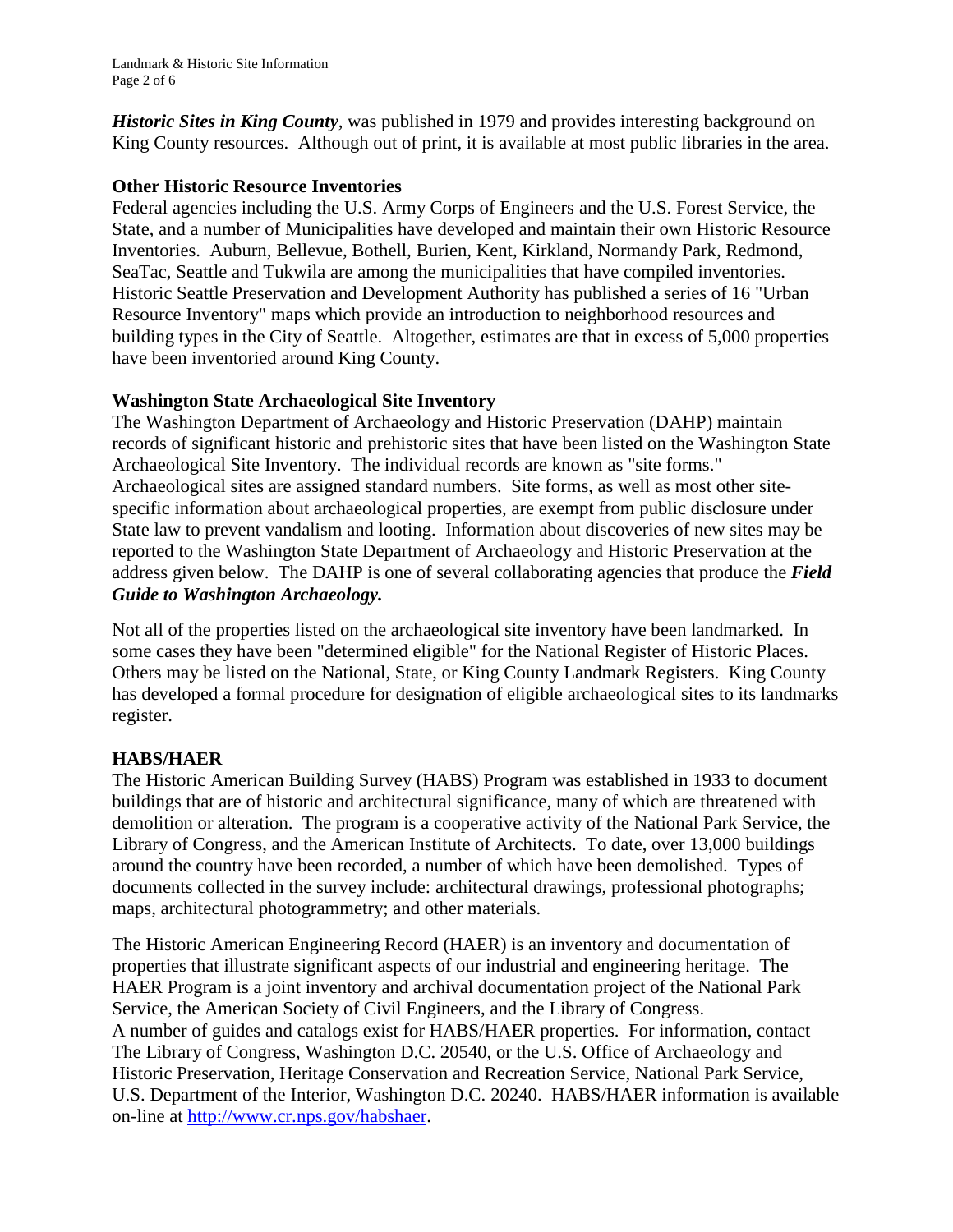# **LANDMARK REGISTERS**

## **What is a Landmark?**

People often refer to familiar buildings in their community as "landmarks", and sometimes important legal actions are referred to as "landmark" decisions. For the purposes of this paper, the term "landmark" has a more specific meaning. It is a physical property that has been formally designated and listed on a register of historic places by an agency of government. The landmarking process is defined by the laws, policies and procedures adopted by a particular governmental agency. A landmark can be a building, a structure, a site (including an archaeological site), a district with a number of buildings, or an object, such as a ship or a railway locomotive. Landmarking may involve extensive research, a formal nomination and public input process and a formal designation process that measures the information known about a property against an objective and formally adopted set of criteria. Not every property that is nominated to a landmark register meets the "tests" included in the designation criteria.

## **A Number of Landmark Registers**

One of the more important things to know about officially designated landmarks is that a number of levels of government are active in the process of designating landmark properties, including:

- the federal government
- state government
- counties
- municipalities

Landmark designation procedures at all levels of government are formal, public processes, established by law (statute, code or ordinance) by the appropriate legislative authority. Most all of the states have landmark programs, but relatively few counties and cities in Washington have adopted them. Lists of landmarks designated by government agencies are often referred to as "landmark registers," "heritage registers," or "registers of historic places." Landmark designations by governmental agencies may involve different:

- designation criteria
- incentive programs for property owners (such as grants and tax benefit opportunities)
- land use controls
- design and/or environmental review requirements

Listing on a state or national register may not necessarily be more important and helpful to an historic preservation proponent or a property owner than a county or municipal landmark designation.

Each level of designation or register may offer different incentives. Designation criteria and land use controls or "protections" offered may vary widely from one register to another. The minimum age requirement for properties listed on the National Register is normally 50 years; that for King County Register is 40; and Seattle's is 25. Some designations, such as those of Seattle and King County, do not require owner consent; other landmark ordinances, such as the City of Bothell's, do require it.

Landmark files, like those of historic resource inventories, often contain primary and secondary source materials of considerable historical research potential. Some of the information included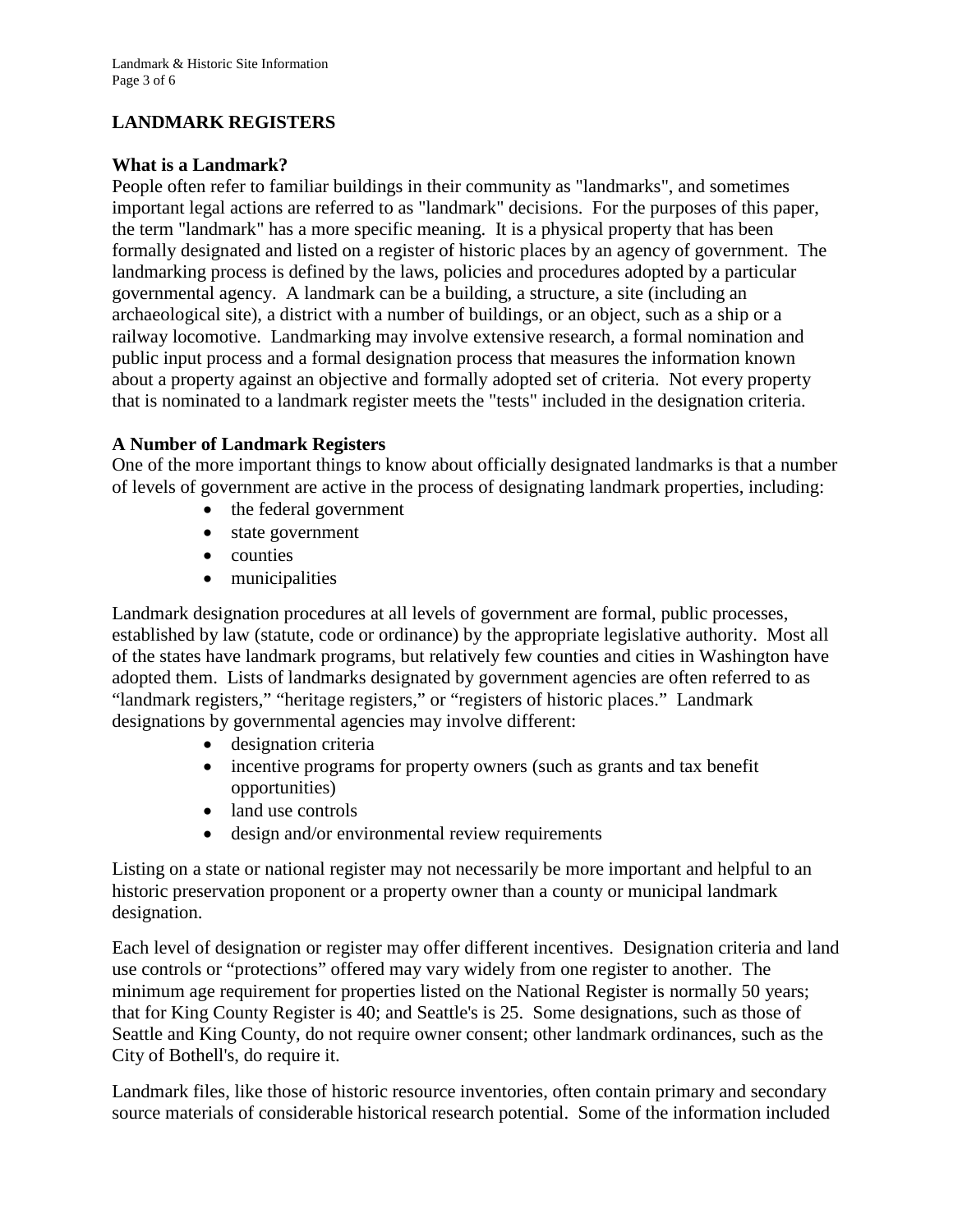may be found nowhere else in the public domain. Landmark nomination forms are often succinct statements of a property's historical and architectural significance, but they also sometimes contain valuable contextual information about communities and resource types. Landmark nomination files typically contain much more information than historic resource inventory files. This is because the landmarking process is more formalized and requires more thorough and extensive documentation.

# **National Register of Historic Places**

The National Register of Historic Places (or National Register) is an official listing of districts, sites, buildings, structures, landscapes and objects significant in American History, architecture, archaeology, and culture. The National Register Program is administered at the federal level by the National Park Service, U.S. Department of the Interior, in conjunction with the National Advisory Council on Historic Preservation. Nominations to the National Register for properties that are located in Washington State are reviewed by the Washington State Advisory Council, a governor-appointed citizen board, which is staffed by state employees of the Washington Department of Archaeology and Historic Preservation (DAHP). If nominations receive a positive recommendation, they are forwarded to the National Advisory Council for final approval and listing by the Keeper of the National Register in Washington, D.C. In Seattle and King County, there are several hundred properties listed on the National Register, including a number of historic districts. Questions relating to National Register properties in Washington State should be referred to the DAHP at P.O. Box 48343, Olympia, WA 98504-8343, 360-586- 3065, or internet at [http://www.dahp.wa.gov.](http://www.dahp.wa.gov/) The DAHP maintains a searchable list of National and Washington Heritage Register Properties on its web site. Information about the National Register Program at the federal level can be accessed at [http://www.cr.nps.gov/places.htm.](http://www.cr.nps.gov/places.htm)

# **National Historic Landmark Register**

The National Historic Landmark Register is the most prestigious register in the country. Designated by the Secretary of the Interior of the U.S. Department of the Interior, less than 2,500 historic places are designated in the National Historic Landmark Register, including seven properties in King County. They include five vessels and two shoreside properties: the Georgetown Steam Plant; Pioneer Square and Pergola; the Lightship Swiftsure (formerly: Relief); the Tugboat Arthur Foss; the Steamboat Virginia V; the Schooner Adventuress; and the Fireboat Duwamish. The process for nominating properties to this level of landmark designation is similar to those for the National Register described above. For information, contact the DAHP, which maintains a list of these properties.

# **Other Federal Designations**

In addition to the landmark registers listed above, either the National Park Service or the U.S. Congress may designate a variety of other types of cultural properties, including: national preserves; national historic areas; national historic battlefields; national monuments; national historic sites; national historic trails; national historic parks; national heritage corridors and other types of property designations. Overall, there are few of these in the state and around King County. Many of these properties are administered by the National Park Service, which can provide information on specific property types. For information, contact the National Park Service Seattle Support Office in Seattle at 909 First Avenue, Seattle WA 98104-1060, 206-220- 4000.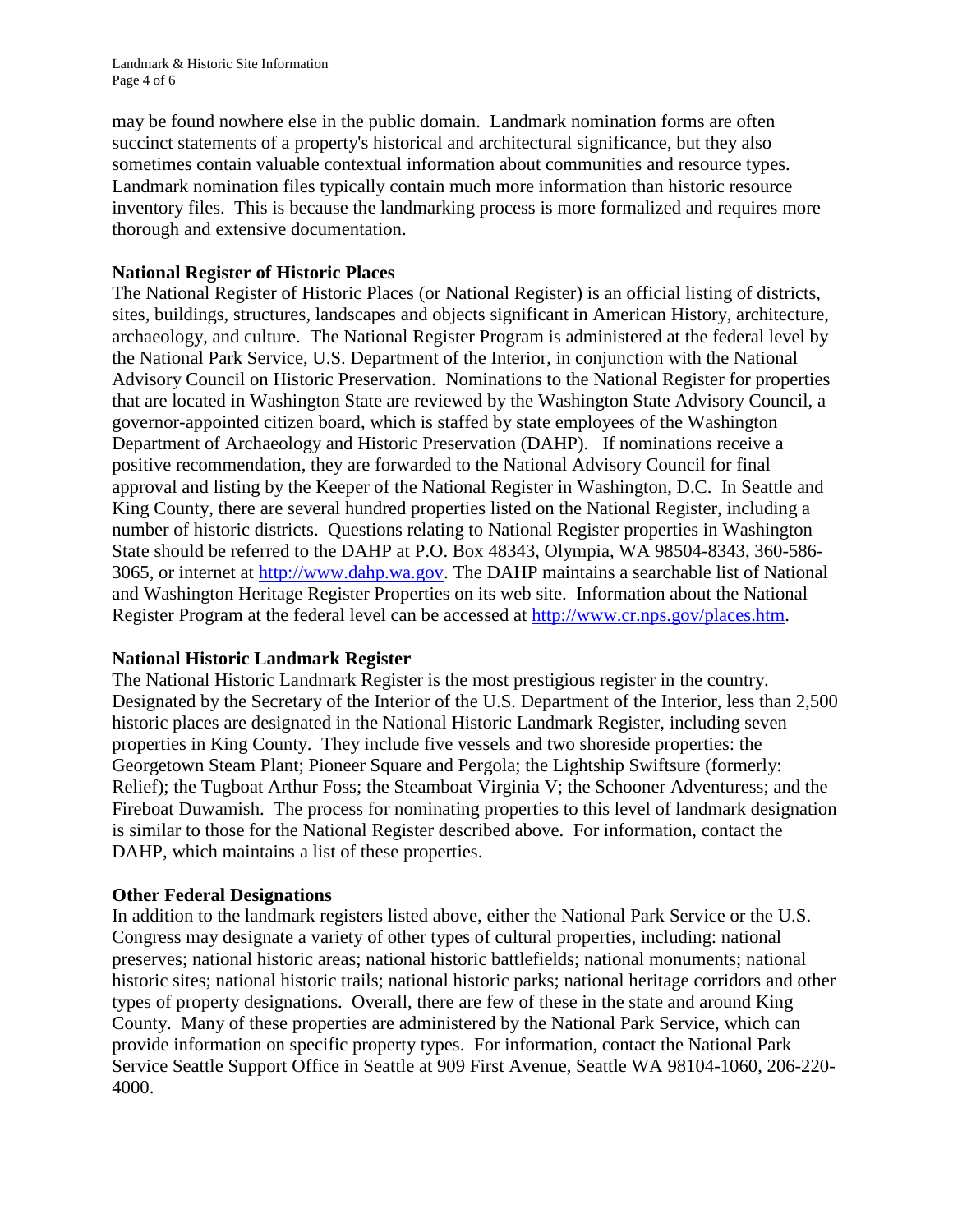Landmark & Historic Site Information Page 5 of 6

#### **Washington Heritage Register**

The listing of a property on the Washington Heritage Register is intended to give recognition to and encourage protection of places having historic significance in the State of Washington. It is an honorary designation, although some properties listed on the Register may come under state environmental review laws or qualify for limited incentives. In King County there are about 75 properties listed on the Washington Heritage Register. It is administered by the DAHP under Chapters of the Revised Code of Washington. For further information or a list of these properties, contact the DAHP at the above address or web site.

### **Washington Heritage Barn Register**

Much like the Washington Heritage Register, listing a barn on the Washington Heritage Barn Register is intended to give recognition to and encourage protection of places having historic significance. It is an honorary designation, and offers no protection from demolition, nor requires review of alterations. However, there is a competitive grant program available through the Washington Trust for Historic Preservation. In King County there are about 25 barns listed on the Washington Heritage Barn Register. For further information or a list of these properties, contact the DAHP at the above address or web site.

### **King County Register of Historic Places**

King County Landmarks are designated by the King County Landmarks Commission, a ninemember citizen board appointed by the County Executive under Chapter 20.62 of the King County Code. Designated King County Landmark properties may be eligible for certain incentives and are protected by certain design review processes. At present there are more than 200 properties listed in the combined King County and Interlocal City Landmarks Register. Staff support for the Commission is provided by the King County Historic Preservation Program, part of the Department of Natural Resources and Parks. The Commission designates King County Landmarks only in unincorporated areas of the County. For information, contact the Program at 201 S. Jackson, Suite 700, Seattle, WA 98104, 206-477-4528, or at [http://www.kingcounty.gov/landmarks.](http://www.kingcounty.gov/landmarks) A complete list of all properties designated by the Commission, including those in Cities with which King County has an interlocal agreement for historic preservation services, is available from the Preservation Program as Technical Paper No. 6, *King County and City Landmarks List.*

### **Interlocal Cities Municipal Landmarks Registers**

The King County Landmarks Commission acts as a municipal landmarks commission in those cities and towns that have entered into an interlocal agreement with King County for historic preservation services. The Commission currently designates landmarks in: Auburn, Black Diamond, Burien, Carnation, Covington, Des Moines, Enumclaw, Federal Way, Issaquah, Kenmore, Kent, Kirkland, Maple Valley, Newcastle, North Bend, Redmond, Renton, Sammamish, Shoreline, Skykomish, Snoqualmie, Tukwila, and Woodinville. For information on municipally designated landmarks in these communities, contact the KCHPP at the above address.

### **Community Landmark Register (Unincorporated King County)**

The King County Landmarks Commission also designates "Community Landmarks" which are locally significant properties. Community Landmarks do not have to meet the more stringent criteria of properties listed on the King County Landmarks Register, and are largely an honorary